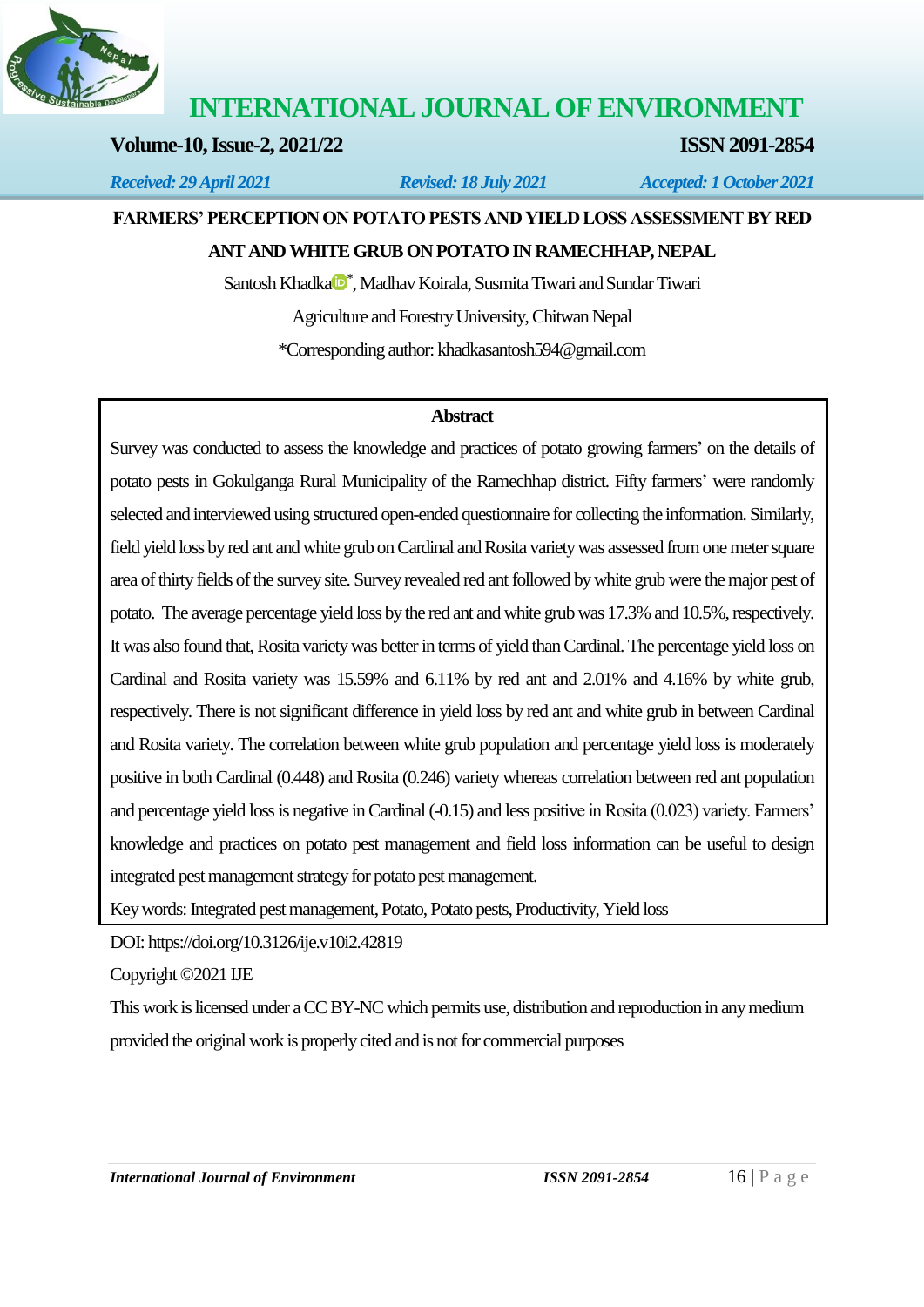#### **Introduction**

Potato (*Solanum tuberosum* L., Solanaceae) is the fourth major crop of the world after rice, wheat, and maize that are grown to satisfy the food demand and to improve the living standard of the farmer(FAO, 2012). It is one of the important cash crop to address food insecurity and reduces poverty among smallholder farmers'in the developing countries like Nepal (Timsina et al., 2011). Its cultivation is popular among farmers' due to its wider adaptability, high yield potential, and high demand which contributes about 6.57% and 2.17% in AGDP and GDP, respectively (Barjacharaya & Sapkota, 2017). According to FAO estimates, in 2019, over 423 million metric tons of potatoes were produced worldwide. In the year 2018/19, the productivity of the Ramechhap district (14.02 mt./ha.) was less than the national productivity (16.05 mt./ha.)(MoALD, 2078).

Pests are the major yield-reducing factor of potato in the world which accounts for 16% of losses, and reductions in tuber yield and quality can be between 30% and 70% for various insect pests(Alyokhin et al., 2013). Among different insect pests of potato, red ant is one of the most important soil pest all around the world whose population build-up is favoured by high temperatures and dry weather (Kishore et al., 1990) and once the colony is established it is difficult to eradicate (Alyokhin et al., 2013). Red ant mainly damages the potato stems and tubers by chewing holes and in case of severe attack plants become wilt in direct sunlight and will eventually dry up (Trivedi & Rajagopal, 1999)**.**The pest makes a hole on the surface of tuber which reduced tuber yield as well as market quality and the tuber damage is more in medium-sized tuber compared to the large and small-sized tuber(Gulab et al., 2002). In India and Bangladesh, 35 to 90% damage of potato tubers by this pest was reported (Mishra et al., 1993). In West Bengal, red ant causes potato yield reduction up to 35-40% (Konar et al., 2005). The insect is reported causing 70-90% damage at harvest to potatoes in farmers' fields in Bihar (Ram et al., 1993). Red ant has long been known as an important pest of potato from mid-hill to high-hill of Nepal (GC et al., 1997) and causes serious damage to potato, radish, carrot, cauliflower, cabbage, and many solanaceous and cruciferous vegetables in Nepal (Joshi, 1998). Previous studies conducted in the various parts of Nepal showed that it caused 15 to 82% of tuber damage on potato fields (Bhandari, 2011; Joshi, 1998). White grubs are the polyphagous pest that feeds on cereals, vegetables, cotton, tobacco and potato including turf, meadows, lawns, ornamental plants, pastures, plantation crops, and forest trees (Guppy & Harcourt, 2012). Young grubs feed on mother tuber, roots and tuber of developing potato plants, making shallow, and circular holes which reduces market quality (Gupta & Gavkare, 2014). The damage to potato tuber has been reported to vary from 8.5 to 75% especially in the hilly region of India (Chandel et al., 2015). The damage caused by scarab larvae is estimated to reduce the crop yield by about 40- 80% and found to be the dominant from mid-hill to high-hill of Nepal(Khanal et al., 2012).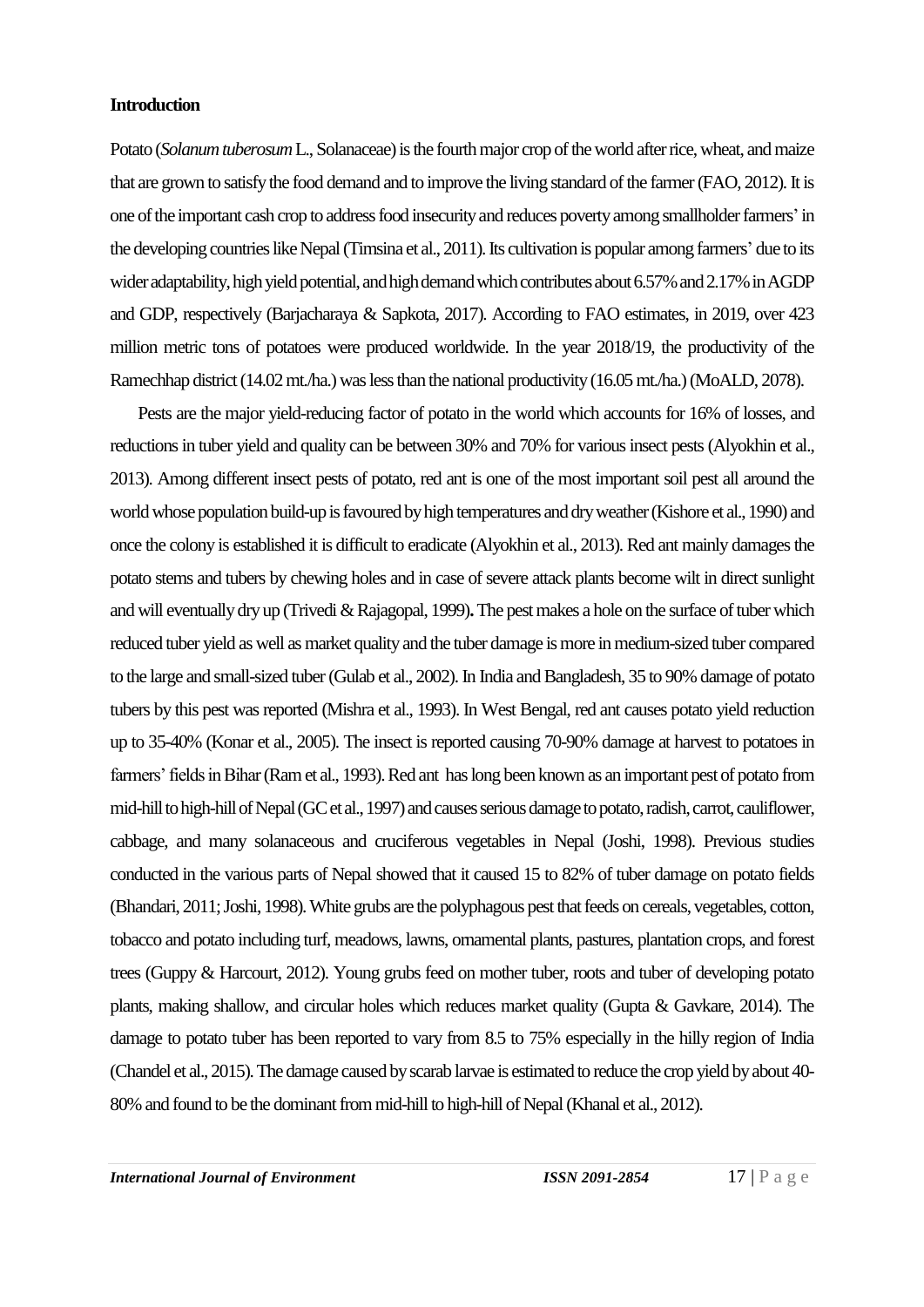Application of botanicals like Banmara and Ketuki can decrease the yield loss up to 25% (Pathak, 2014) and application of Dursban 20EC @ 5ml/ltr of water and Sevin 85WP @ 3ml/ltr of water around the root zone starting from 45 days after sowing of potato tuber give the lowest infestation(Saikia, 2017). This research aims to assess the major pests of potato, farmers' understanding about the pests, and yield loss status under farmers' field condition.

## **Materials and methods**

## *Selection of Study area*

This research was carried on May 2020 in Gokulganga Rural Municipality of Ramechhap district, located at longitude (27.482648 N, 86.138576 E) to (27.6459 N, 86.3164 E) and the altitude ranges from 1186 to 2223 masl(Figure 1).The climate of Ramechhap varies largely from Tropical to Temperate. According to Climate Data (2020), the Köppen-Geiger climate classification of Ramechhap district is temperate climate with dry winter and hot summer. The average annual temperate is 17.4 °C with variation in temperature being 12°C while average annual precipitation is 1315mm with 323 mm variation. The soil texture of the research sites were sandy loam to loam which is suitable for potato cultivation. Maize was the previous crop grown in all selected thirty fields.



Figure 1: Map of Ramechhap district showing Gokulganga Rural Municipality.

*International Journal of Environment ISSN 2091-2854* 18 | P a g e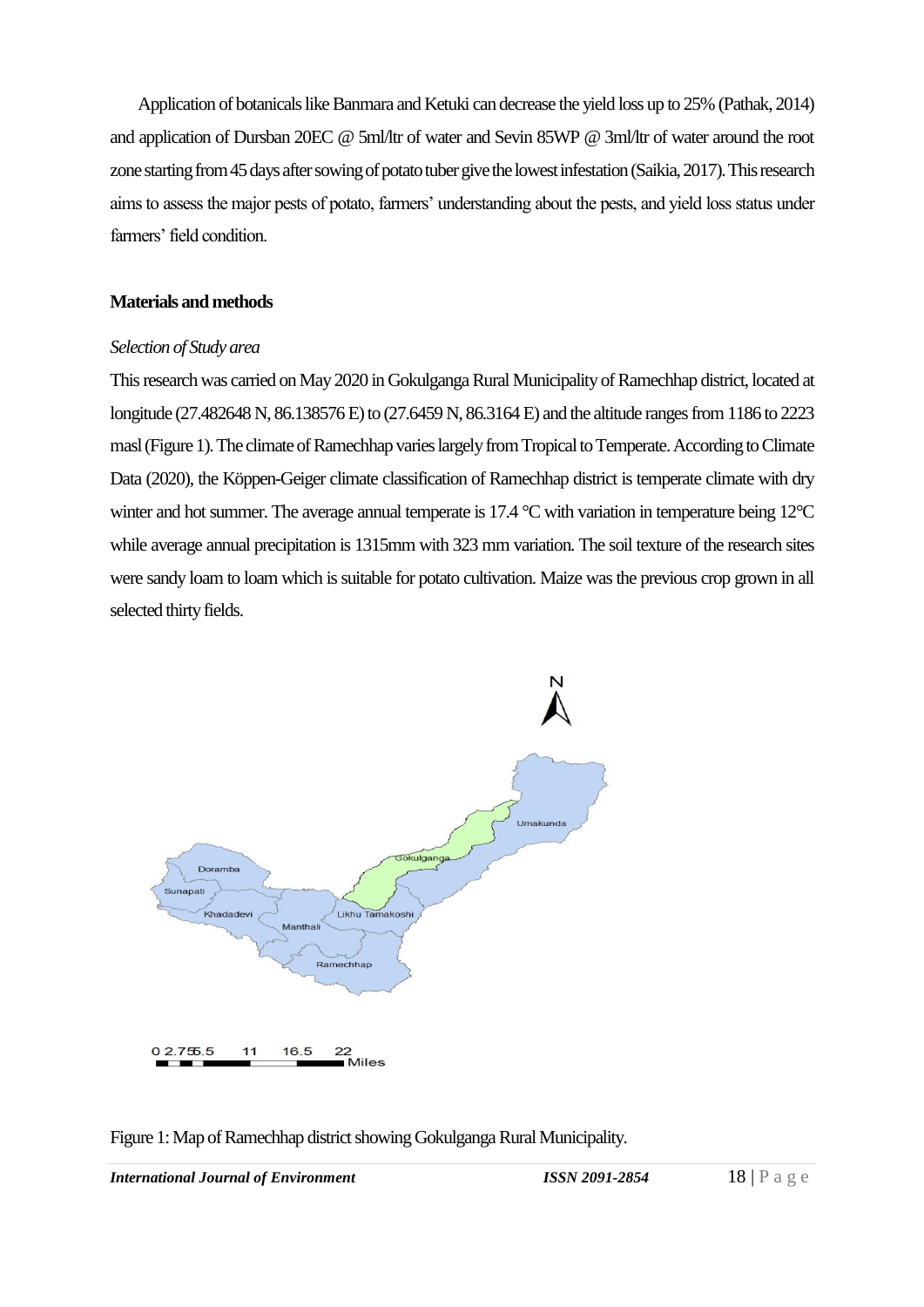#### The study consisted of two major parts:

- i) Farmers'survey
- ii) Yield loss assessment byred ant and white grub in potato crop.

### *Farmers' survey*

A total of fifty farmers' from Gokulganga Rural Municipality representing 10% of total registered potato growers in PM-AMP, potato zone, Ramechhap were selected through a random sampling technique. Pre-structured open-ended questionnaire was used for the field data collection. Questionnaire was primarily focused on major insect pests' problem of potato, farmers' perception regarding the problem of red ant & white grub, nature of damage, percentage yield loss, and its management aspects (see annex 1 for the details). *Yield loss assessment* 

A field-based experiment was conducted to assess the loss by red ant and white grub in potato crop of Gokulganga Rural Municipality. Thirty potato fields located in various sites were selected for field loss assessment. Two common potato varieties such as Cardinal and Rosita were selected either from the same or different fields. One meter square in each field was demarcated and potatoes ready to harvest were harvested.

The numbers potato plant were counted, and the tubers were harvested from that demarcated meter square area with the help of hoe. Then the total tubers were counted and weighted. Red ant and white grub damaged tuber were separated, counted and weighted by weighing balance. Single tuber damaged by both insect were counted and weighted in both categories. Tubers damaged (categorical damage) by both insects were ranked as high (more than 75% damage), medium(25-75% damage), low(less than 25% damage) and no damage separately. All the selected locations were ranked by giving different marks i.e. 1 (more than 75% damaged tubers out of total tubers), 3 (50-75% damaged tubers out of total tubers), 5 (25-50% damaged tubers out of total tuber) and 7 (less than 25% damaged tubers out of total tubers). Finally, all the insects found in the field during the potato harvest were counted.

## *Data analysis*

The entry of data collected from the survey and field-based experiment was done in MS-excel. The analysis of survey data was done in MS-Excel.

Preferential ranking of potato pests was done by indexing

 $I_{imp} = \sum (S_i \times F_i/N)$ 

Where,  $I_{imp} = Index\ of\ importance$ 

 $S_i = S$ cale value

N= No. of respondents

 $F_i$ = Frequency of importance given by respondents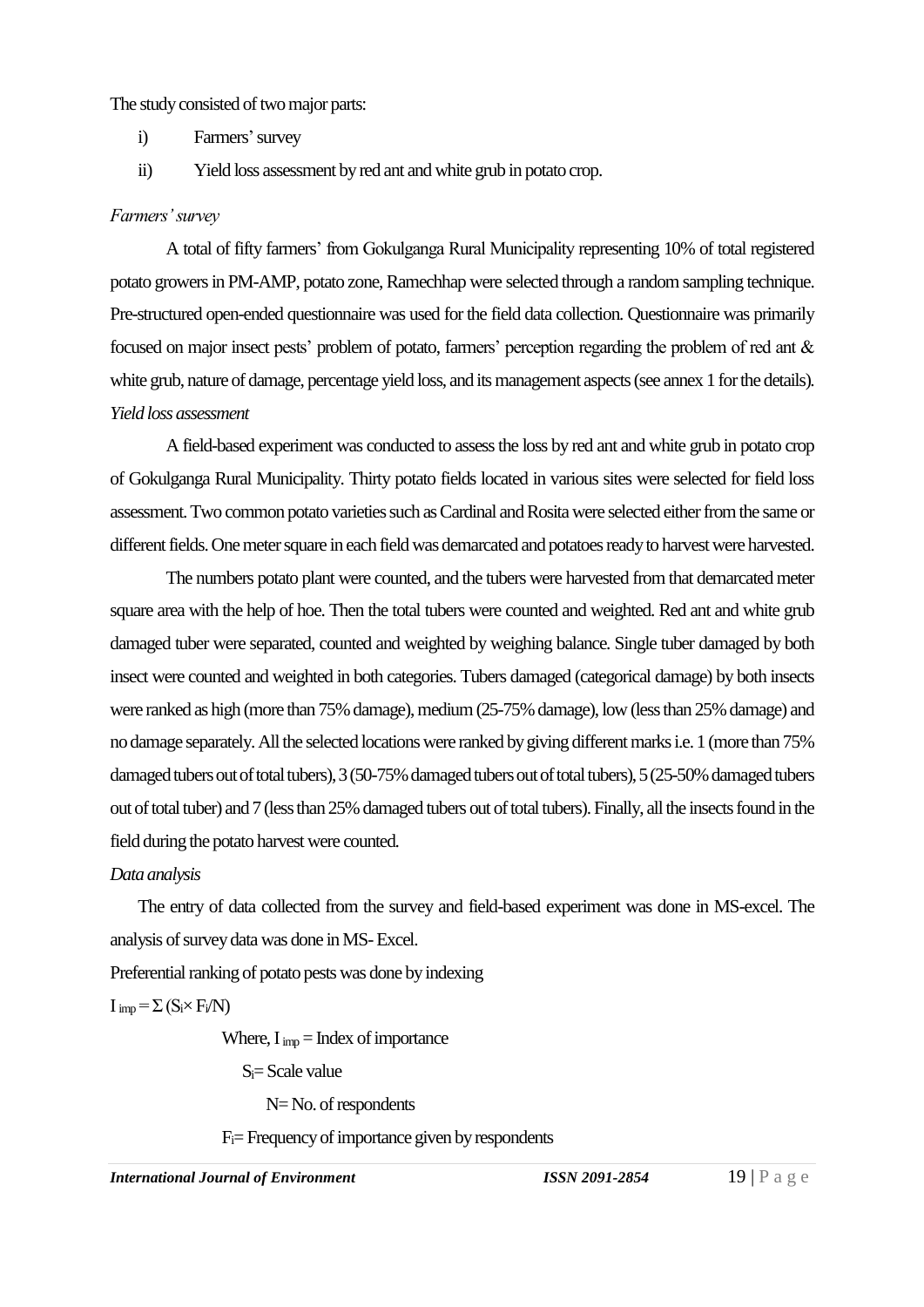The data of field-based experiments were normalized by square root transformation and data were analysed in Minitab software. Percentage yield loss was calculated by the formula given by Dash et al.,(2013) Percentage yield  $loss = \frac{Insect \, damped \, tubes}{Total \, test}$ *caamaged cabers wt.*<br>Total tubers wt. X 100 %

Two sample t-test of SQRT data was done to compare the mean percentage yield loss by red ant and white grub on Cardinal and Rosita variety at 95% of confidence level.

#### **Results and discussion**

#### *Farmers' perception on potato pests and their management*

Farmer ranked red ant as the major insect followed by white grub, aphid, cutworm, PTM, leaf miner and wireworm (Table 1). Timisina et al., (2013) stated red ant and white grub are the major insects of potato in Nepal. Survey revealed 52% of farmers' observed red ant & white grub during both earthing up and harvesting whereas 48% of farmers' observed only during harvesting. The tuber damage by red ant and white grub was 82% and 80%, respectively. In addition, damage to both tuber and root due to the red ant and white grub were 18% and 20%, respectively. Initially, first instar grubs feed on mother tuber  $\&$  roots of developing potato plants, but after tuber formation, the older second instar and third instar grubs feed heavily on the underground potato tubers by making large, shallow, and circular holes into them causing greater economic loss(G.C., 2006).

| <b>Insects</b> |    | <b>Score</b>   |                |                |                |       |       | Weightage | <b>Index</b> | <b>Rank</b>  |
|----------------|----|----------------|----------------|----------------|----------------|-------|-------|-----------|--------------|--------------|
|                |    | 0.857          | 0.714          | 0.571          | 0.428          | 0.285 | 0.142 |           |              |              |
| Red ant        | 43 | 7              | $\overline{0}$ | $\overline{0}$ | $\theta$       |       | 0     | 48.99     | 0.97         |              |
| White grub     | 7  | 43             | $\overline{0}$ | $\overline{0}$ | $\overline{0}$ |       | 0     | 43.85     | 0.87         | $\mathbf I$  |
| Aphid          | 0  | $\overline{0}$ | 30             | 17             | 3              |       | 0     | 32.41     | 0.64         | $\mathbf{m}$ |
| Cutworm        | 0  | $\overline{0}$ | 12             | 18             | 18             | っ     | 0     | 27.12     | 0.54         | IV           |
| <b>PTM</b>     | 0  | $\theta$       | 8              | 15             | 23             | 4     | 0     | 25.26     | 0.5          | V            |
| Leaf miner     | 0  | 0              | 0              | $\overline{0}$ | 3              | 28    | 19    | 11.96     | 0.23         | VI           |
| Wireworm       | 0  | 0              | $\overline{0}$ | $\overline{0}$ | 3              | 16    | 31    | 10.24     | 0.2          | VII          |

| Table 1: Farmers' ranking of major insects of potato on the study site. |  |  |
|-------------------------------------------------------------------------|--|--|

According to farmers' knowledge, the average percentage yield loss by red ant and white grub on potato was 17.3% and 10.5%, respectively. In the study site, 42% of the respondents responded the intensity of pest infestation has increased than the previous year and 18% and 40% of respondents responded decreased than the previous year and remains constant, respectively. 36% of the farmers' manages potato pests by physical methods whereas 64% farmers' do not manage pests that are observed in the field (Table 2). Moreover, the percentage of farmers' acquainted with integrated pest management methods, involvement in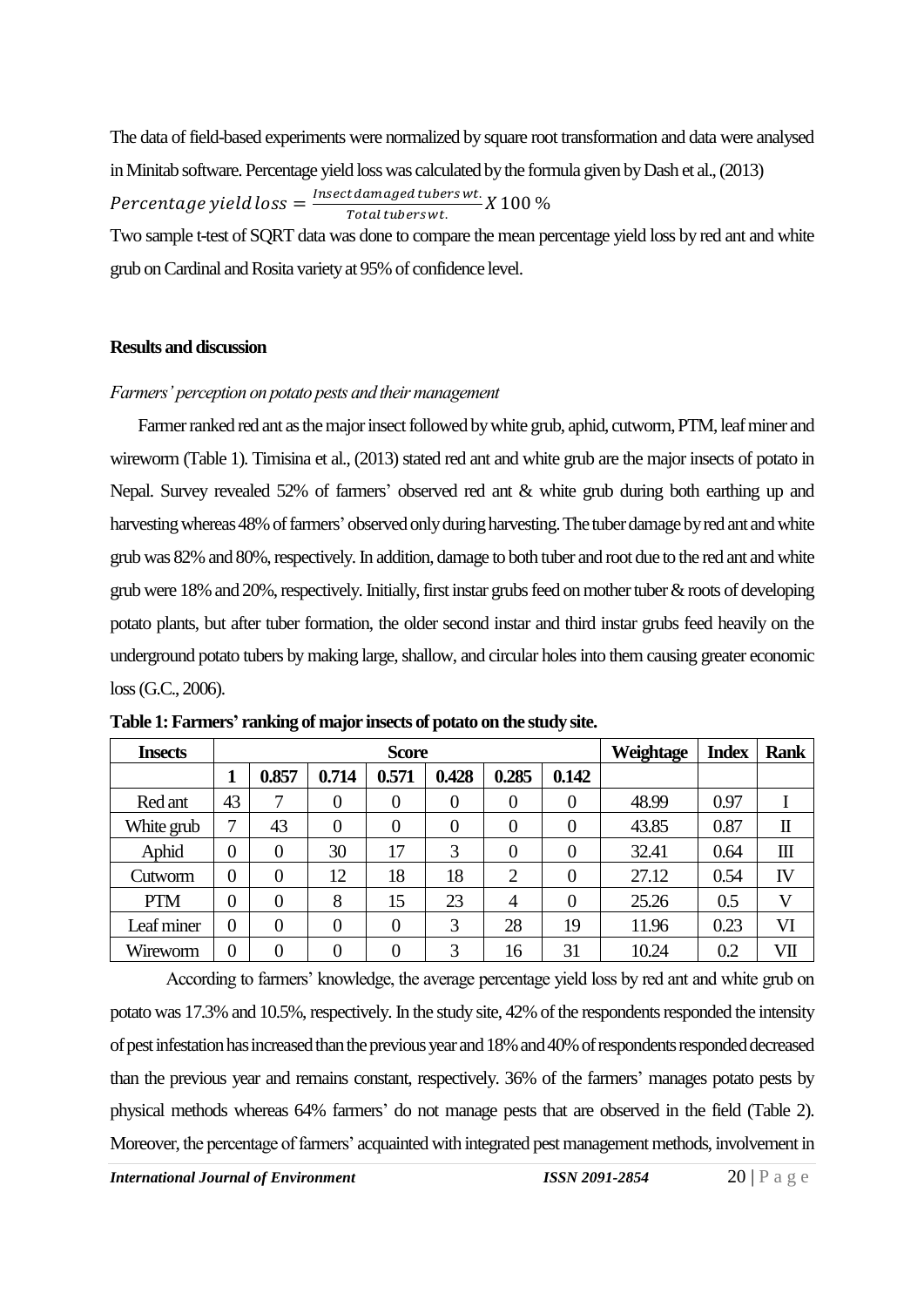training related to IPM and use of any IPM methods in their potato field was found zero. They haven't used any Bio-pesticides for the control of red ant and white grub. The non-acquaintance of the farmer towards IPM is due to not involvement in training related to IPM. Farmer don't use chemical pesticides. The reason behind no use of chemical pesticides might be unavailability of pesticides in the research area. Also, they were aware about the negative impacts of chemical pesticides. Similarly, no use of biological methods and cultural methods is due to unaware of it.

| <b>Insect management practices</b> | <b>Frequency</b> | <b>Percentage</b> |
|------------------------------------|------------------|-------------------|
| Chemical method                    |                  |                   |
| Physical method                    | 18               | 36                |
| <b>Biological method</b>           |                  |                   |
| Cultural method                    |                  |                   |
| No management                      | 32               | 64                |
| <b>Total</b>                       | 50               | 100               |

**Table 2: Insect pest management practices followed by farmers'.**

#### *Yield loss assessment*

The study revealed that, in one meter square area, total plants number, tubers number, and average tubers no. per plant were found greater in Rosita variety ie.12, 101, 10 than Cardinal variety ie.11, 85, and 9. Moreover, total tubers weight (kg), average tubers weight per plant (kg), and average single tuber weight (kg) were also found greater in Rosita variety ie.2.594, 0.232, 0.027 than Cardinal variety i.e. 1.097, 0.118, and 0.012, respectively. The productivity of Cardinal variety is greater than Rosita variety (MOALD, 2078) but the low productivity of Cardinal might be due to greater loss by red ant in the later stage of plant.

The average percentage yield loss by red ant on Cardinal and Rosita variety was 15.59% and 6.11% respectively whereas the percentage yield loss by white grub was 2.01% and 4.16% respectively (Figure 2). Konar et al. (2005) reported 35-40% potato yield loss by red ant in west Bengal while Bhandari (2011) repoted on an average 15-80% potato yield loss by white grub in Nepal which is greaterthan the calculated value. The lower percentage yield loss might be due to killing of insects physically found during earthingup by the farmers. Joshi (1998) reported the percentage yield loss due to red ant in local varieties like sabet local (15.5- 36.2%), chisapani rato (22.4 - 39%), and Khumbule (38.5 - 55%) were least damaged as compared to improved varieties Kufri Jyoti (43.8 - 61.8%), Desiree (36.9 - 77%) and Cardinal (54.8 - 70.6%) that were moderately to highly damaged by red ant. Sharma et al., (2019) also reported that local varietis has least damage than improved varieties.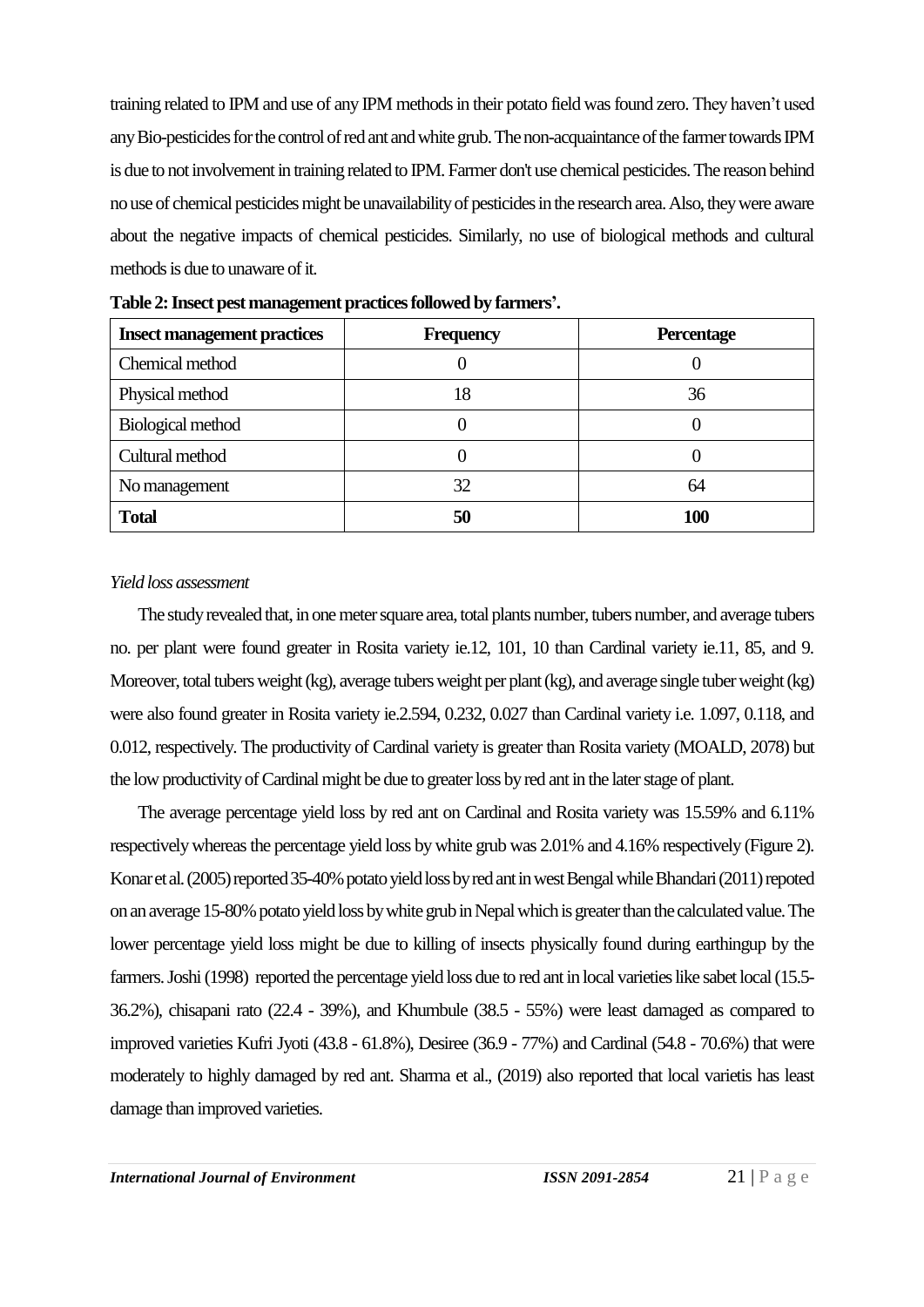

Figure 2: Percentage yield loss by red ant and white grub on Cardinal and Rosita variety.

Two sample t-test of SQRT data was done to compare the mean between the Percentage yield loss by the red ant and white grub on Cardinal and Rosita variety at 95% confidence level. The P-value obtained in 2 sample t-test of yield by red ant on Cardinal and Rosita is 0.889 which is greater than 0.05 (significance level), which shows no significant difference between the yield loss in both varieties by the red ant (Table 3). Similarly, the P-value obtained in 2-sample t-test of yield loss by white grub in Cardinal and Rosita variety is 0.070 which shows that no significant difference between the yield loss in both varieties by the white grub (Table 4).

| <b>Sample</b>       | N            | <b>Mean</b> | St. Dev. | <b>SEM</b> |
|---------------------|--------------|-------------|----------|------------|
| Red ant in Cardinal | 15           | 1.94        | 2.97     | 0.77       |
| Red ant in Rosita   | 15           | 1.28        | - 6.     | 0.41       |
| df                  | 28           |             |          |            |
| T-value             | 0.14         |             |          |            |
| P-value $(0.05)$    | $0.889^{ns}$ |             |          |            |

Table 3: 2-Sample t-test of yield loss by red ant on Cardinal and Rosita variety.

\*ns=non-significant at 5% level of significance

Table 4: 2-Sample t-test of yield loss by white grub on Cardinal and Rosita variety.

| <b>Sample</b>          | N                  | <b>Mean</b> | St. Dev. | <b>SEM</b> |
|------------------------|--------------------|-------------|----------|------------|
| White grub in Cardinal | 15                 | 0.49        | 1.15     |            |
| White grub in Rosita   | 15                 | 1.37        | 1.38     | 0.36       |
| df                     | 28                 |             |          |            |
| T-value                | $-1.89$            |             |          |            |
| P-value $(0.05)$       | 0.07 <sup>ns</sup> |             |          |            |

\*ns=non-significant at 5% level of significance

*International Journal of Environment ISSN 2091-2854* 22 | P a g e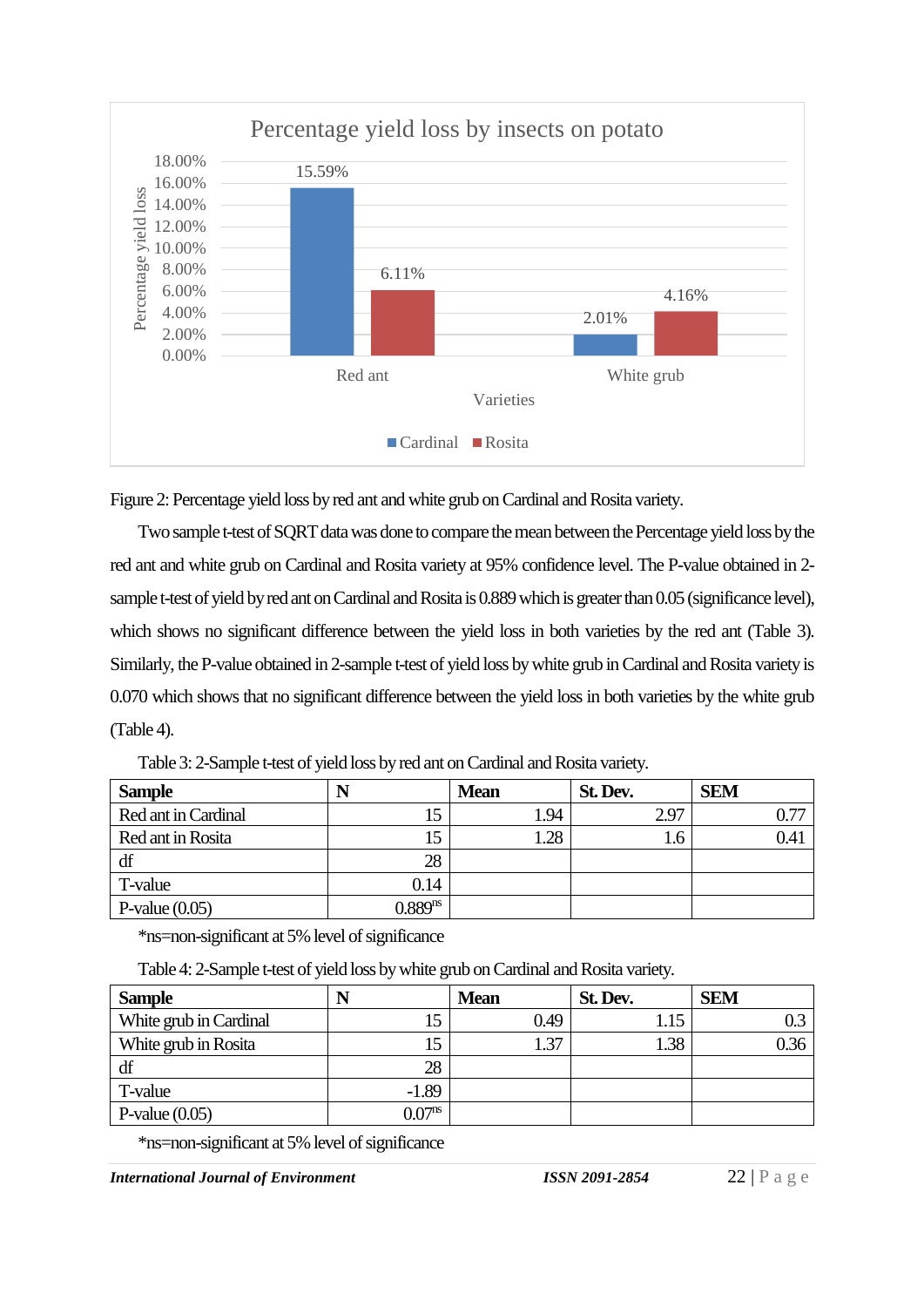The percentage of damage caused by Red ant and white grub is classified into four categories viz. less than 25%, 25-50%, 50-75%, and more than 75%. Among them, all fifteen locations have less than 25% damage by white grub in both Cardinal and Rosita variety. Whereas Red ant damage in Rosita variety in all fifteen locations is less than 25% but in Cardinal variety, Thirteen locations have less than 25% and one location has 25-50% & remaining one has more than 75% damage.

The mean white grub no. in Cardinal variety (2) was greater than Rosita (1). On an average one white grub adult was found in Rosita variety whereas no adult was found in Cardinal variety. No carabids and termites were found in both varieties. On an average one click beetle was found in Cardinal variety whereas no click beetle were found in Rosita variety. Moreover, on an average of two earthworms and one unidentified insects were also found in both varieties.

The correlation between the white grub population and percentage yield loss is moderately positive in both Cardinal (0.448) and Rosita (0.246) variety (Figure 3). However, the correlation between the red ant population and percentage yield loss is negative in Cardinal(-0.15) and less positive in Rosita (0.023) variety (Figure 4).Social insects red ant damages the tuber by aggregating in the single tuber or plant and the negative correlation between red ant population and percentage yield loss in cardinal variety is due to preference of large sized Rosita variety than Cardinal (Gulab et al., 2002).



\*Blue line and red line indicates white grub population and % yield loss by white grub in Cardinal variety and Rosita variety respectively.

Figure 3: Correlation between white grub population and % yield loss by it on Cardinal and Rosita variety.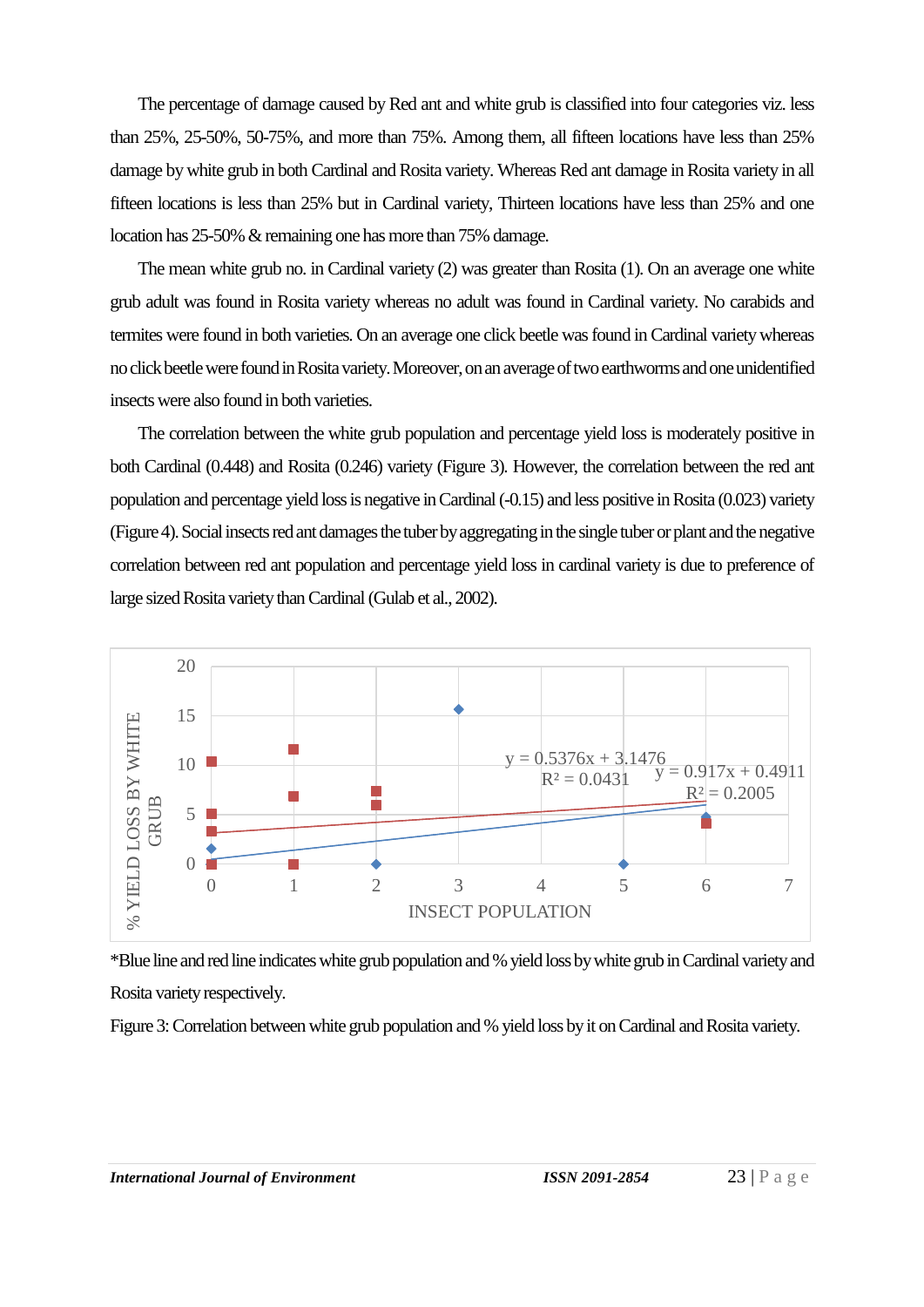

\*Blue line and red line red ant population and % yield loss by red ant in Cardinal variety and Rosita variety Figure 4: Correlation between red ant population and % yield loss by it on Cardinal and Rosita variety.

For the farmers' survey, 10 percent of farmers registered in PM-AMP, potato zone of Ramechhap district were selected, which is very low to represent all the potato growing farmers' of the Gokulganga Rural Municipality. Farmers' low level of education and no provision of record keeping are also the limitations of the study.

## **Conclusion**

The calculated percentage yield loss by insects is very low than farmers perception which indicated farmers' low level of knowledge. The pest management methods adopted by farmers' is very low. Respondents revealed the infestation rate has been increased year by year. The percentage yield loss by red ant was found greater in Cardinal variety whereas it was found to be greater in Rosita variety by white grub. There is no significant difference in yield loss by the red ant and white grub in Cardinal and Rosita variety. The Production performance of local Rosita variety is satisfactory. So, future research on this variety must be conducted.

#### **Conflict of interest**

The author declare that there is no conflict of interest regarding the publication of this paper.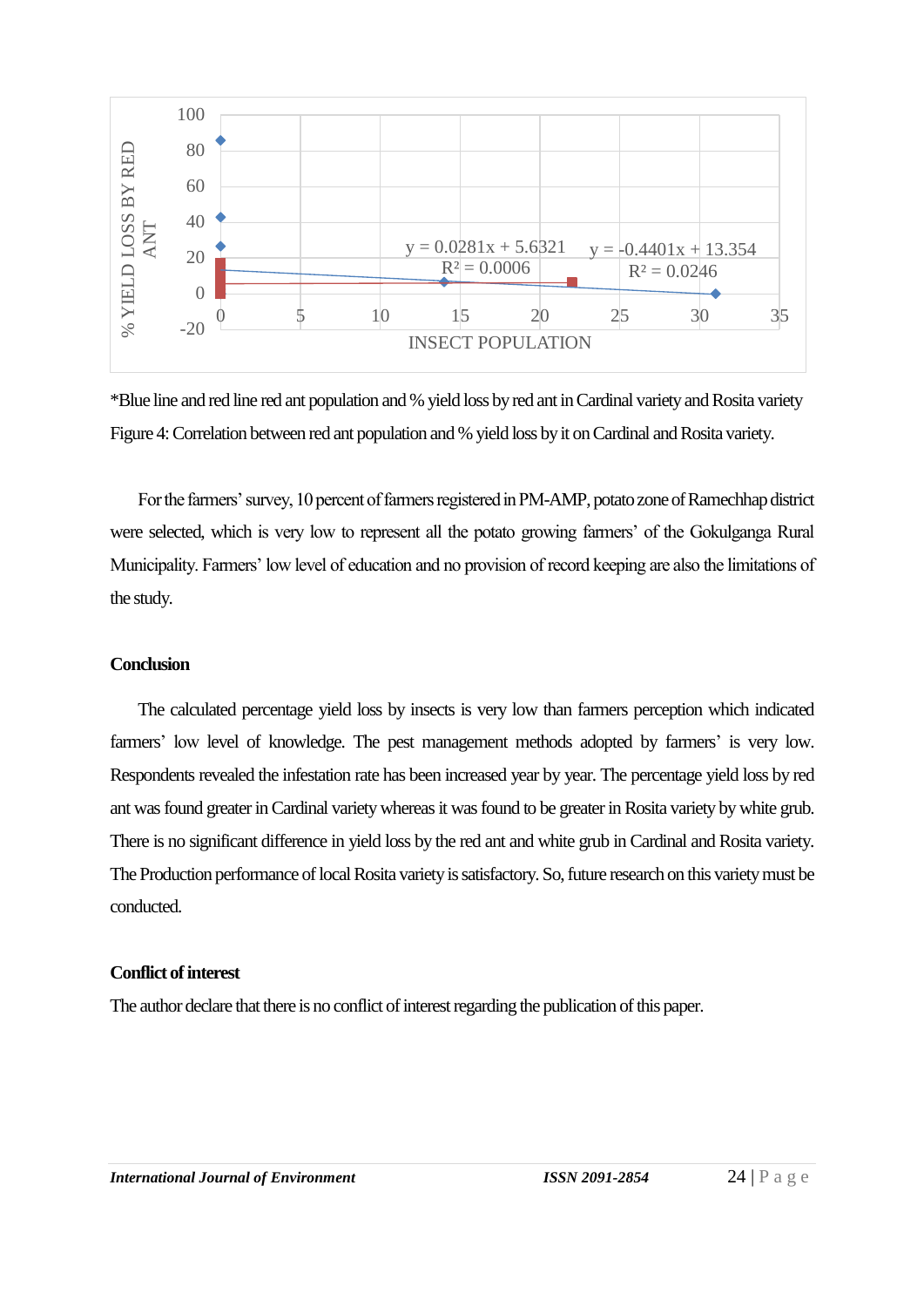#### **Authors' contribution statement**

Santosh Khadka designed, executed the study and wrote the draft of the manuscript, Madhav Koirala and Susmita Tiwari helped during data recording, analysis and manuscript writing, and Sundar Tiwari finalized the draft of this manuscript.

## **Acknowledgement**

The author would like to thank Agriculture and Forestry University, Rampur, chitwan, Agriculture knowledge centre, Ramechhap and PM-AMP Project Implementation Unit, Ramechhap for their help during the study. This research did not receive any specific grant from funding agencies in the public, commercial or not-for-profit sector.

# **References**

- Alyokhin, A., Vincent, C. & Giordanengo, P., 2013. Insect pests of Potato: Global prospective on Biology and management, The Boulevard, Langford Lane, Kidlington, Oxford, OX5 1GB, UK 225 Wyman Street, Waltham, MA 02451, USA, ISBN: 978-0-12-386895-4.
- Bajracharya, M. & Sapkota, M., 2017. Profitability and Productivity of potato *(Solanum tuberosum*) in Baglung district, Nepal. *Agriculture and food Securitty*, 6, 47,DOI 10.1186/s40066-017-0125-5.
- Bhandari, M.R., 2011. Assessment of Red ant organic management options in potato field in Dhading, Nepal. *Nepalese Journal of Agriculture science*, 9, 90-95, ISSN 2091-042X
- Chandel, R. V., Parhania, M., Verma. K. S., Bhatacharya, B., Sumit, V.& Kumar, B., 2015. The ecology and control of potato white grubs of india. *Potato research,* 58,147-154, DOI 10.1007/s11540-015-9295- 3
- Dash, C. K., Hassan K., Pramanik, M. E. A., Rashid, M. H. & Choudhary, A. R., 2013. Development of Management strategies against red ant (*Dorylus orientalis*, Westwwod) of potato. *Universal Journal of plant science, 1*(3), 74-77, DOI: 10.13189/ujps.2013.010303**.**
- FAO., 2012. Food Agriculture Organization of United States.
- G.C., Y.D.,Pandey, R. & Dhital, B., 1997. Managemnet of red ant on potato and cauliflower during 1994/95 and 1995/96. Lumle Agriculture Research Center Kaski, Nepal. *LARC Working paper No. 97/26*.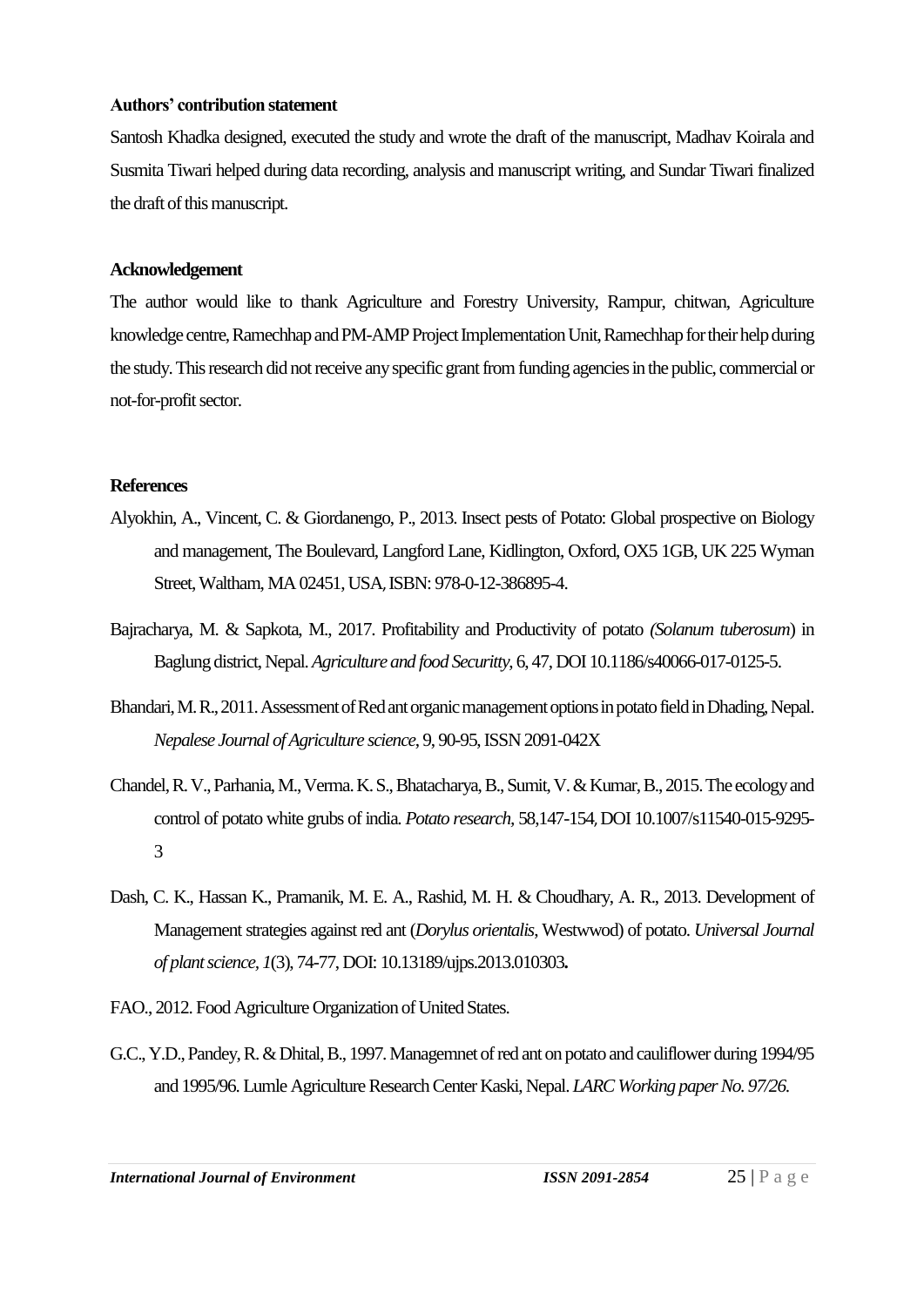- G.C., Y.D., 2006. White grub (Coleoptera: Scarabaeidae) asssociated with nepalese agriculture and their control with the indigenous entomopathogenic fungus Metarhizium anisopliae, *Sorokin*, Doctoral Thesis, University of Basel.https://edoc.unibas.ch/415/
- Gulab, R., Misra, S. & Dhamayanthi, K., 2002. Reaction of some advanced hybrid and popular grown cultivars of potato to red ant, *Dorylus orientalis*westwood . *Journal of Entomological Research* , 26(3), 253-256, ISSN: 0378-9519
- Guppy, J. & Harcourt, D., 2012. Spatial pattern of the immature stages and teneral adults of phyllophaga spp. (Coleoptera: Scarabaediae) in a permanent meadow. *The canadian Entomologist*, 02(11), 1354-1359, DOI: [https://doi.org/10.4039/Ent1021354-11.](https://doi.org/10.4039/Ent1021354-11)
- Gupta, S. & Gavkare, O., 2014. White grub, *Brahmina coriacea*, A potential threat to potato. *Journal of Industrial pollution control*, 30(2), 357-359.
- Joshi, S. L., 1998. Ecology and Management of Red ants in Nepal. *Thesis submitted to Imperial college of science, technology and management.* Ascot, Berkshire, U.K.
- Khanal, D., GC, Y.D., Sporleder, M. & Thapa, R., 2012. Distribution of White Grubs in Three Ecological Domains of Nepal. *The Journal of Agriculture and Environment*,13 (40-46), DOI: [https://doi.org/10.3126/aej.v13i0.7586.](https://doi.org/10.3126/aej.v13i0.7586)
- Kishore, R.,Ram, G. & Misra, S., 1990. Red ant, *Dorylus orientalis,*Westwood- an insect pest of potatoes in Bihar. *Journal of Entomological Research*, 30(2), 357-359, 0378-9519.
- Konar, A., Paul, S., Basu, A. & Chhetri, M., 2005. Integratd management of mole cricket attacking potato in Eastern Gangclic plains of West Bengal. *Potato journal*, 32(3-4):250
- Mishra, R., Singh, S.S. & Singh, L., 1993. Incidence of red ant, *Dorylus orientalis* on different genotype of potato. *Journal of Indian Potato Association*, 20:62,
- MoALD., 2020. STATISTICAL INFORMATION OF NEPALESE AGRICULTURE*.* Kathmandu: Planing and Development Cooperation Coordinaiton Division., Nepal

MOALD., 2078. Krishi Diary. Agriculture information and training centre, Kathmandu, Nepal.

Pathak, H.P. & Chiluwal, K.N., 2014. Verificaiton of botanicals and commonly used pesticides against red ant, *Dorylus orientalis* on potato under rain-fed condition. *11th National outreach workshop, RARS, Lumle, Kaski.*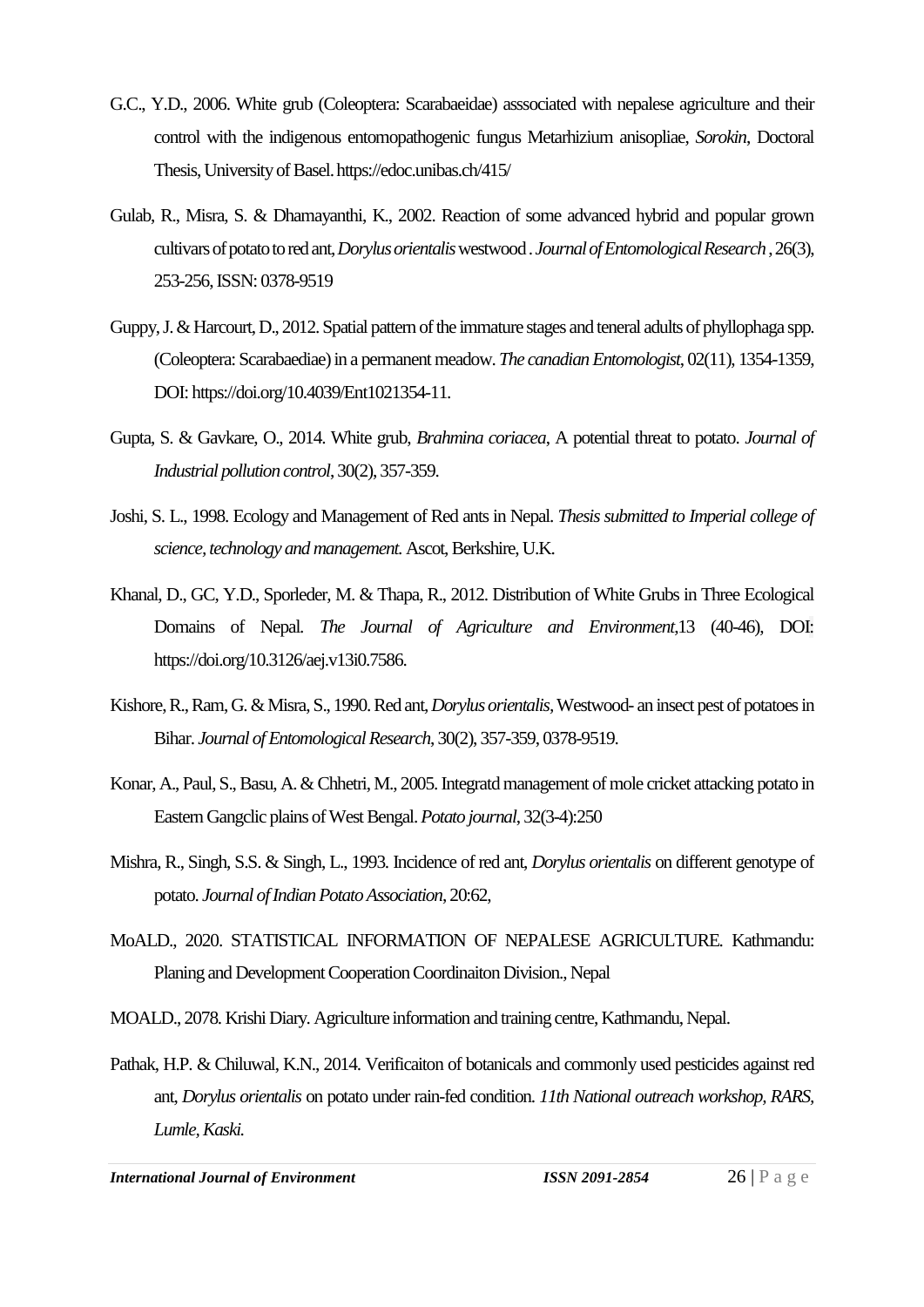- Saikia, N.N., 2017. Efficacy of various pesticides against red ant (*Dorylus orientalis*, Westwood) in potato. *Journal of Applied andf Natural science, 9*(4), 2350-2352, DOI: https://doi.org/10.31018/jans.v9i4.1536
- Sharma, P.,Adhikari, R.,Khatri, B. & Upadhya, K., 2019. Evaluation for Released and Promosing Genotype of Potato Against Red ant. *Journal of Nepal agriculture Research council*, 5, 81-87, DOI: https://doi.org/10.3126/jnarc.v5i1.23812.
- Timsina, K.P., Kafle, K. & Sapkota, S., 2011. Economics of potato (*Solanum tuberosum* L.) production in Taplejung district of Nepal. *Agronomy Journal of Nepal,* 2,180, DOI: https://doi.org/10.3126/ajn.v2i0.7533
- Trivedi & Rajagopal,D., 1999. Integrated pest management in Potato. IPM system in Agriculture, cash crops, vol 6. Aditya books Pvt. Ltd., New Delhi, pp 299-313.

## **Annex 1**

# *Questionnaire design for status of pest on potato at Ramechhap, Nepal*

Namastey, I am Santosh Khadka, currently studying B. Sc. Ag in Agriculture and Forestry University in Rampur Chitwan. Now I am doing Internship (LEE) at Krishi Gyan Kendra Ramechhap under PMAMP. I am here to collect some information about the status of potato pests in the Gokulganga Rural Municipality. Your honest response may help in my survey research and be duly appreciated. Whatever information you provide will help me to find the status of pest in potato in this area and also helps to search for control methods. It will take 5-10 minutes to complete. Thank you in advance for your time and information.

Respondent no.:

Date:

## **A. General information of the respondent:**

| S.N              | Detail             | Response             |  |  |  |
|------------------|--------------------|----------------------|--|--|--|
|                  |                    |                      |  |  |  |
| 1.               | Name of Respondent |                      |  |  |  |
|                  |                    |                      |  |  |  |
| 2.               | Phone no.          |                      |  |  |  |
| 3.               | <b>Address</b>     | Rural municipality:  |  |  |  |
|                  |                    | Ward no:             |  |  |  |
|                  |                    | Village name:        |  |  |  |
| $\overline{4}$ . | <b>Sex</b>         | 2. Female<br>1. Male |  |  |  |
|                  |                    | If other specify:    |  |  |  |

*International Journal of Environment ISSN 2091-2854* 27 | P a g e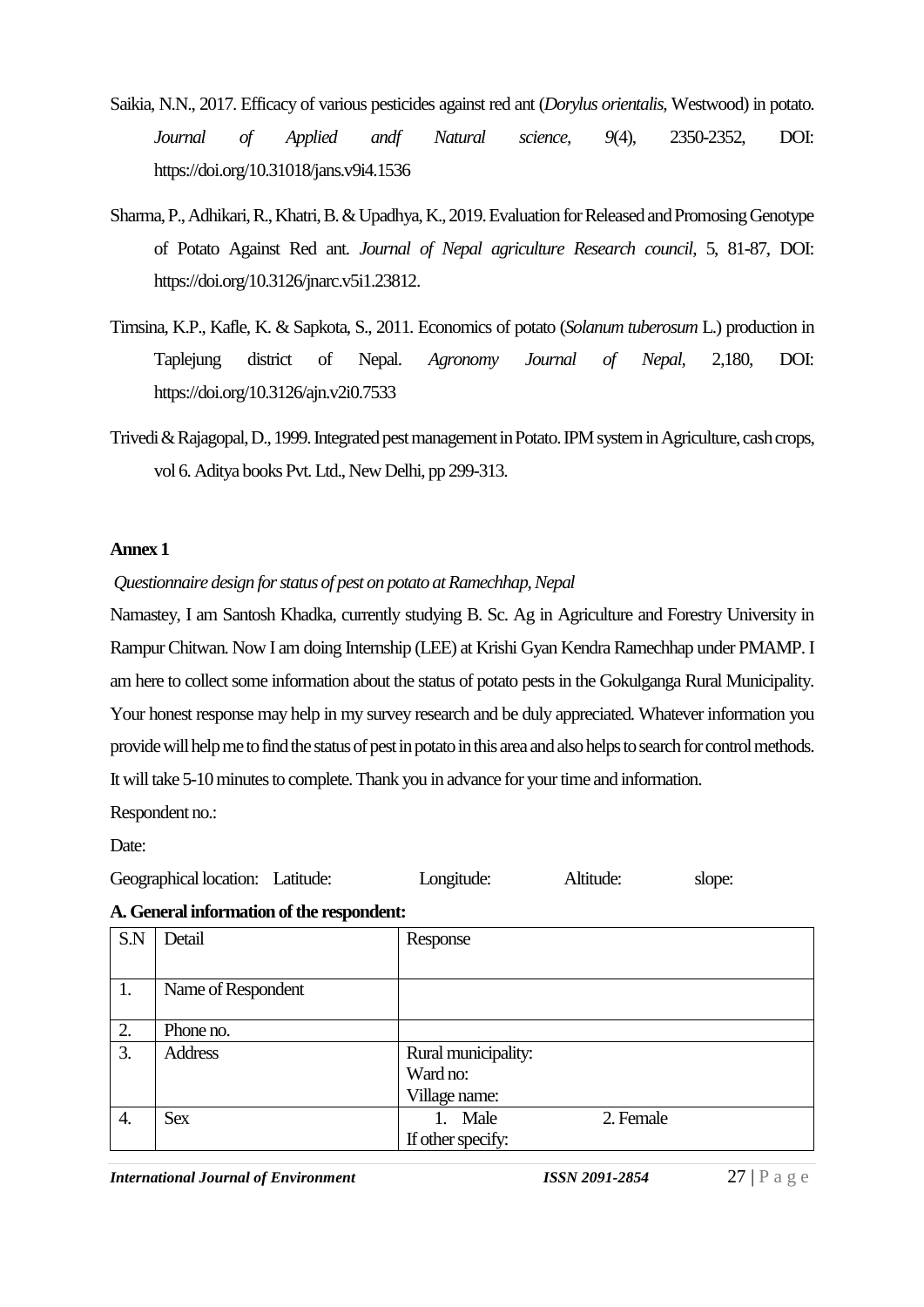| 5. | Age                     |                                           |  |  |  |
|----|-------------------------|-------------------------------------------|--|--|--|
| 6. | Primary occupation      | 1. Agriculture<br>2. Service<br>3. Abroad |  |  |  |
|    |                         | 4. Business<br>5.others                   |  |  |  |
| 7. | <b>Education status</b> | <b>Illiterate</b><br>2. literate          |  |  |  |
|    |                         | If literate,                              |  |  |  |
|    |                         | i) Primary education up to class 5        |  |  |  |
|    |                         | ii. Higher-level up to class 12           |  |  |  |
|    |                         | iii. Bachelor level                       |  |  |  |
|    |                         | iv. Master level and university level     |  |  |  |
|    |                         | v. PhD                                    |  |  |  |

# **B. Typical Agronomic practices adopted to grow potato on your farm**

| S.N | Details                | Response |
|-----|------------------------|----------|
| 1.  | Potato cultivated area |          |
| 2.  | Variety                |          |
| 3.  | Date of plantation     |          |
| 4.  | Seed Rate              |          |

- 5. Manure application and management
- i. time of application: a. field preparation b. at the time of planting
- ii. Amount:
- iii. Manure improvement activity:
	- a. Use of well-decomposed FYM
	- b. Covering of FYM at the time of storage
	- c. Composting

6. Do you use chemical fertilizer in the potato field? Yes No

If yes mention:

| S.  | Name of fertilizer | Time<br>of  | Amount | Remarks |
|-----|--------------------|-------------|--------|---------|
|     |                    | application |        |         |
| . . |                    |             |        |         |
|     |                    |             |        |         |
| ∼.  |                    |             |        |         |
|     |                    |             |        |         |
| J.  |                    |             |        |         |

7. Soil tillage method adopted: ………………………………………..

8. From where do you brought seed?

*International Journal of Environment ISSN 2091-2854* 28 | P a g e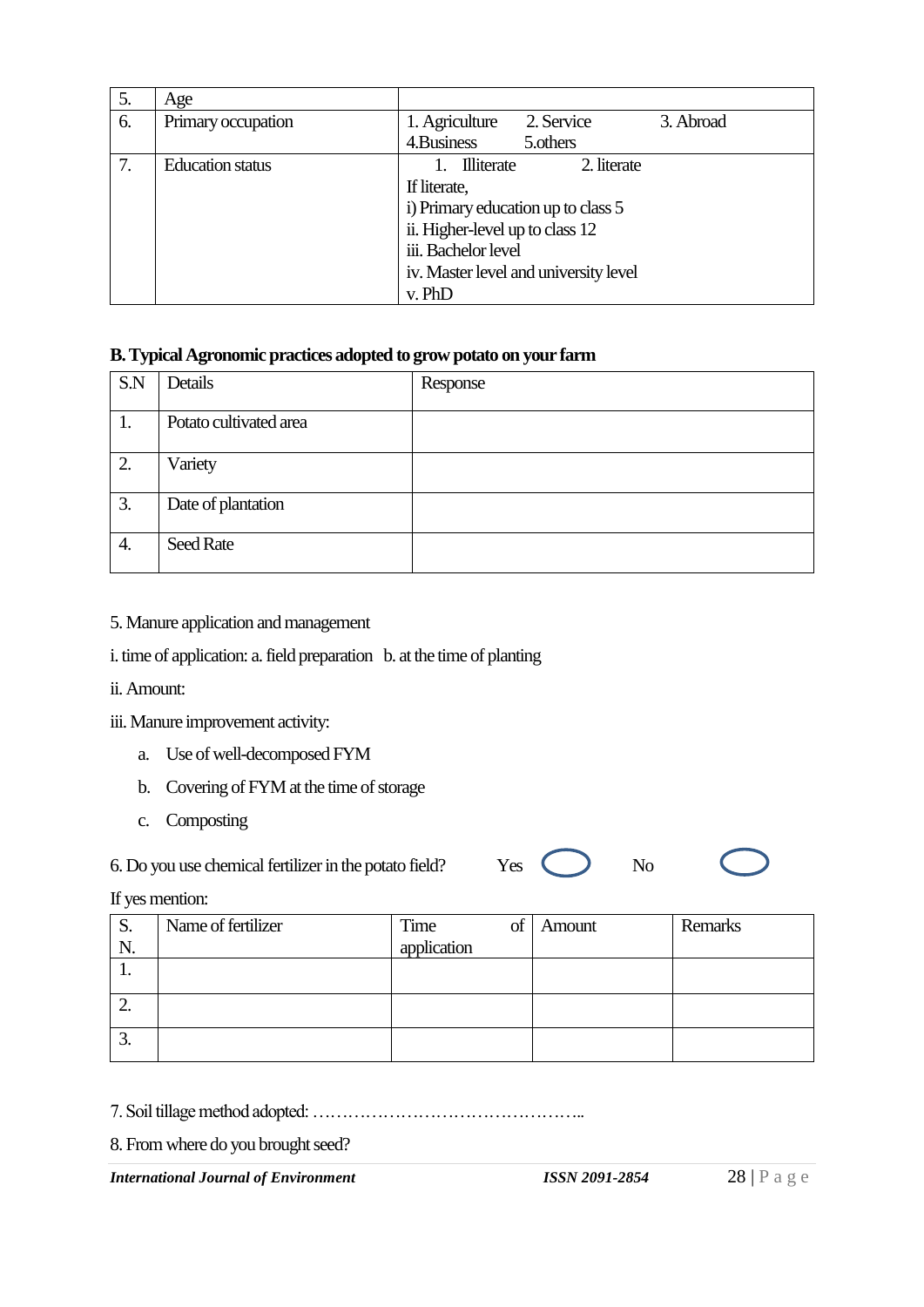A. Own storage b. Agro vet c. Resource center d. Neighbor e. from government sector f. Others

:(Specify………….)

9. How do you plant potato tubers?

a. With cutting b. Without cutting

If with cutting: Why? …………………..

How do you cut? ……………………….

If without cutting: Why?

10. Do you treat Cut tuber during planting? Yes No

If yes by which chemical do you treat?.....................................

| 11. | Type of field prepared for plantation | a. Flat why?                       | b. Ridge and furrow why? |
|-----|---------------------------------------|------------------------------------|--------------------------|
|     |                                       | c. Others: (Specify)               |                          |
| 12. | Mulching                              | Yes (<br>N <sub>o</sub>            |                          |
|     |                                       | If yes which type                  |                          |
|     |                                       | a. Rice straw                      | b. Thatch                |
|     |                                       | c. Plant leaves                    | $d.$ others              |
| 13. | Irrigation channel used               | b. canal<br>pipe<br>a.             |                          |
|     |                                       |                                    |                          |
| 14. | Irrigation frequency                  |                                    |                          |
|     |                                       |                                    |                          |
| 15. | Irrigation method adopted             | Flooding b. sprinkle c. drip<br>a. | d. others                |
|     |                                       |                                    |                          |
|     |                                       |                                    |                          |
| 15. | Previously grown crop on same field   |                                    |                          |

# **C. Pest situation**

# 1. Major pest of potato

| S.N. | <b>Insects</b> | Stage of plant | Nature of damage | $%$ loss | Rank |
|------|----------------|----------------|------------------|----------|------|
| . .  |                |                |                  |          |      |
| ∠.   |                |                |                  |          |      |
| J.   |                |                |                  |          |      |
| 4.   |                |                |                  |          |      |
| J.   |                |                |                  |          |      |

| 3. Have you noticed any new pest in your field this year? Yes $\bigcirc$ |  |  | No $\bigcirc$ |
|--------------------------------------------------------------------------|--|--|---------------|
|--------------------------------------------------------------------------|--|--|---------------|

If yes, mention them ……………………………

4. What is the intensity of pest Infestation?

a. Increased than previous year

| b. Decreased than previous year |
|---------------------------------|
|---------------------------------|

*International Journal of Environment ISSN 2091-2854* 29 | P a g e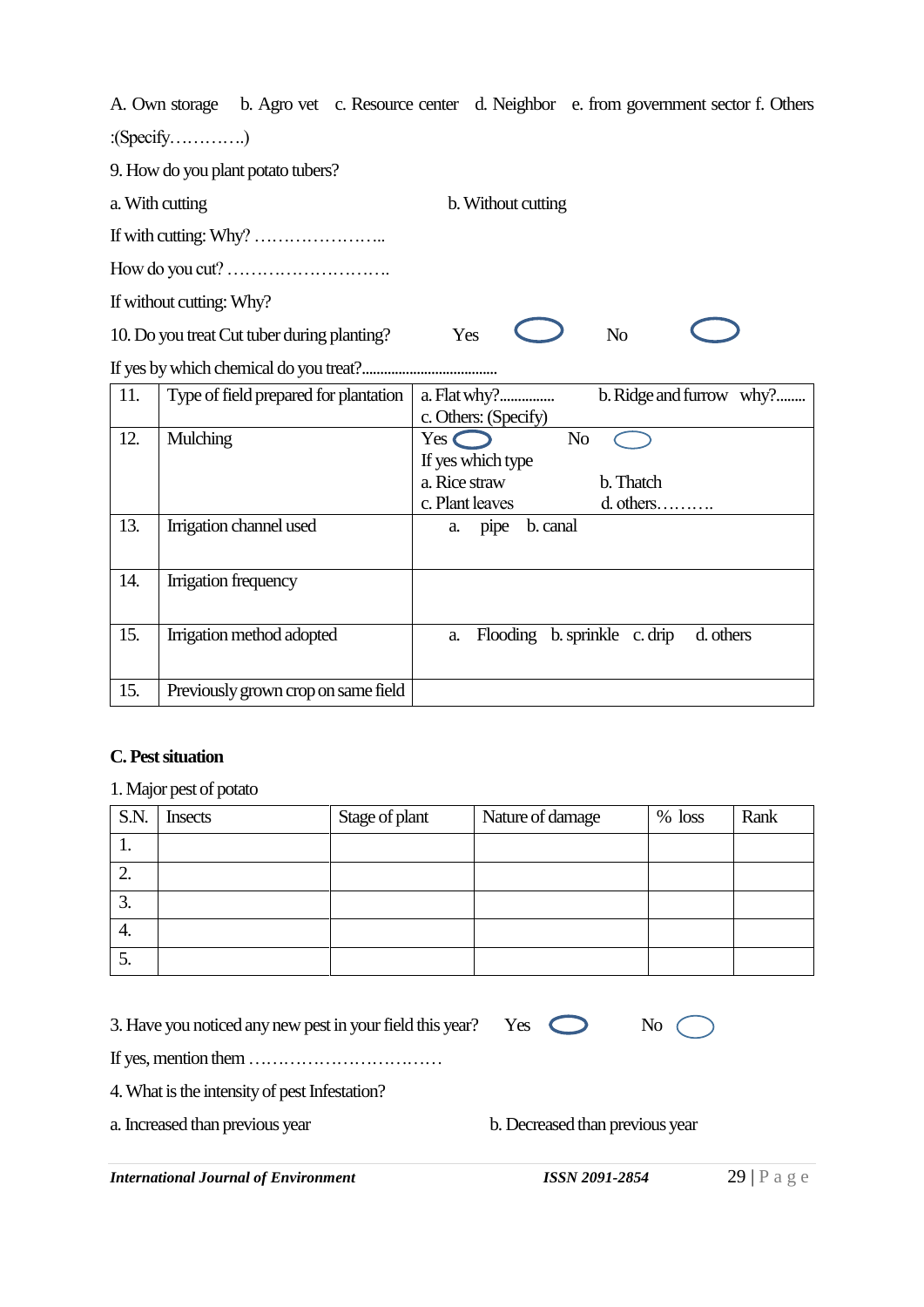c. Constant d. no idea

5. What type of pest management practices do you follow?

a. No management b. chemical pesticides

c. Biological d.Others: (specify: ……………………….)

In the case of chemical pesticide mention them:

| S.N. | Name                | of   Common   Target<br>name | pest | Dose | Application<br>method | Interval | label | Impact |
|------|---------------------|------------------------------|------|------|-----------------------|----------|-------|--------|
|      | pesticide<br>(Trade |                              |      |      |                       |          |       |        |
|      | name)               |                              |      |      |                       |          |       |        |
|      |                     |                              |      |      |                       |          |       |        |
| Ι.   |                     |                              |      |      |                       |          |       |        |
| 2.   |                     |                              |      |      |                       |          |       |        |
| 3.   |                     |                              |      |      |                       |          |       |        |
| 4.   |                     |                              |      |      |                       |          |       |        |

6. Do you think use of chemical pesticides is good or bad?

a. If good, why? ……………………………

b. If Bad, why? ……………………………..

7.

7. Where do you store pesticide?

8. When (crop stage) you normally use pesticide to control red ant?

9. When (crop stage) you normally use pesticide to control white grub?

# **D.IPM Information**

| 1. Do you know what IPM means?                    | Yes |              | N <sub>o</sub> |    |  |
|---------------------------------------------------|-----|--------------|----------------|----|--|
|                                                   |     |              |                |    |  |
|                                                   |     |              |                |    |  |
| 2. What are the common methods of IPM?            |     |              |                |    |  |
| a.                                                |     |              |                |    |  |
| b.                                                |     |              |                |    |  |
| C.                                                |     |              |                |    |  |
|                                                   |     |              |                |    |  |
| 3. Have you received any training related to IPM? |     | $Yes \qquad$ |                | No |  |
|                                                   |     |              |                |    |  |
| 4. Are you using any IPM method currently?        |     |              |                |    |  |

……………………………………..

*International Journal of Environment ISSN 2091-2854* 30 | P a g e